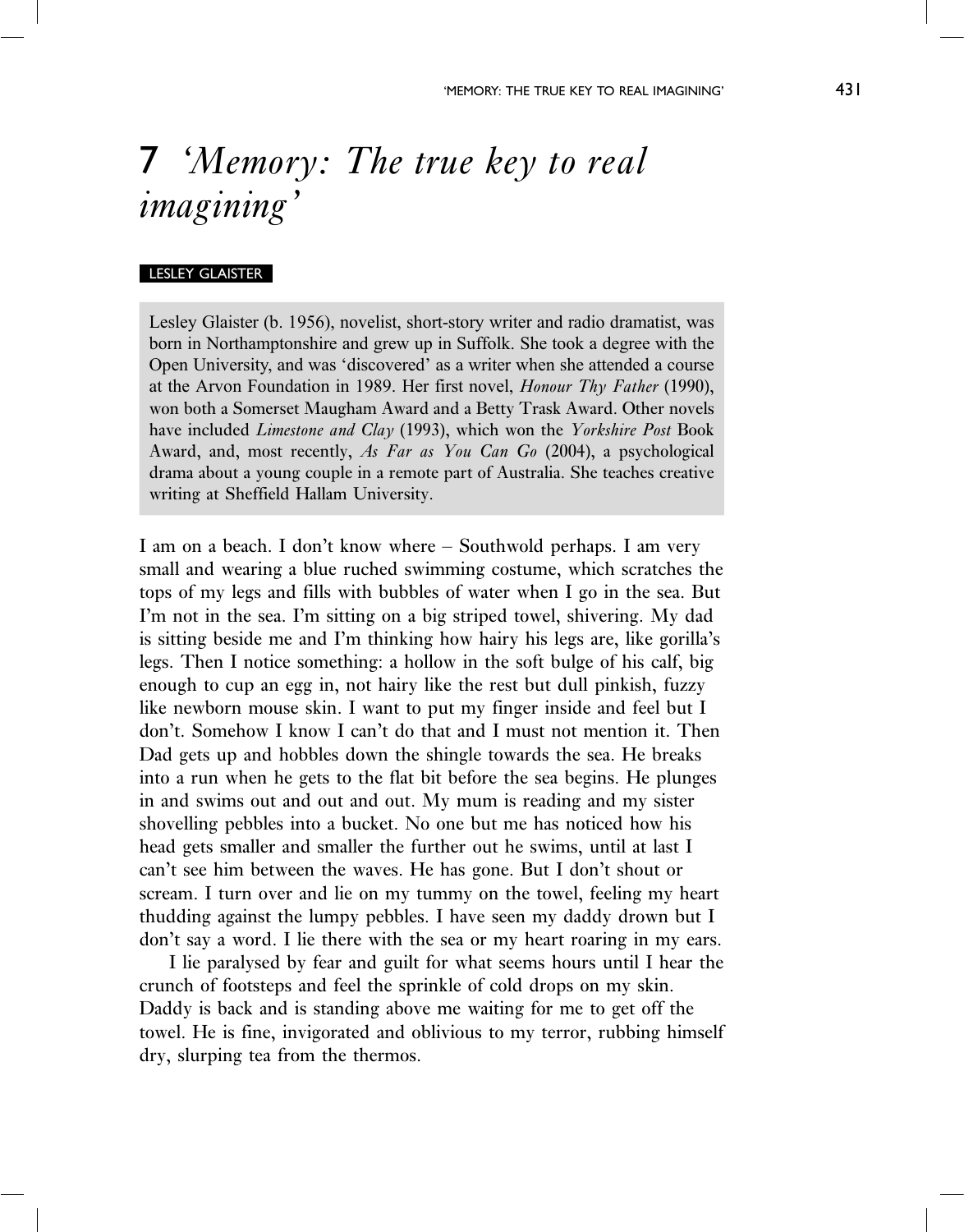That experience encapsulates for me a key moment of growing up: the sudden realization of my dad's vulnerability and his mortality – and by extension that of everyone including myself. An apparently insignificant moment when the bottom fell out of my safe child's world.

It wasn't until my father died, about twenty years later, that the seaside moment came back to me. Only then did it occur to me that the hollow in his leg was the scar of a tropical ulcer contracted during the war. He was one of the soldiers captured by the Japanese when Singapore was taken in 1941. He worked as a slave on the construction of the Burma/Siam railway, suffering cerebral malaria, cholera, dysentery, beatings, near starvation – an unimaginably traumatic time about which he never spoke. It was a deep area of silence. Not only was it never spoken of but there seemed an embargo even on wondering. It wasn't until years after his death that it even occurred to me why, as a naturally curious child, I never even wondered. About ten years after his death I became fascinated by the idea of that deeply layered silence – not unique to my family, I know – and began to plan the novel which became  $Easy$  Peasy. The seaside memory – only a tiny moment in the book – was the seminal one from which that novel grew, the true key to real imagining.

There are very few literally true moments like this in my own fiction, although naturally writers vary enormously in the way they process and utilize memory. Much of what I write feels as if it is made  $up$  – but that really means that it is memory refracted through imagination, often unconsciously, into something new. This might mean a scrap of a childhood memory is blended with something I heard yesterday and comes out as something unrecognizable as either. That, I think, is the real stuff of fiction – memory blended, refracted, transformed. That is why something that is apparently entirely imagined can have the real force of emotional truth.

For instance, my mild dislike of confined spaces was transformed into a potholing disaster in *Limestone and Clay*. And the queasy embarrassment I felt as a child at an accidental glimpse of my father's genitals (again on the beach!) dramatized into Jennifer's mortification at the spectacle of her naked grandparents in Digging to Australia. This latter was quite unconscious, indeed I didn't realize where it had stemmed from until years later.

And this unconscious salvaging is another and more fundamental way in which memory is employed in the making of fiction. Every impression ever made on a person from newborn babyhood onwards will